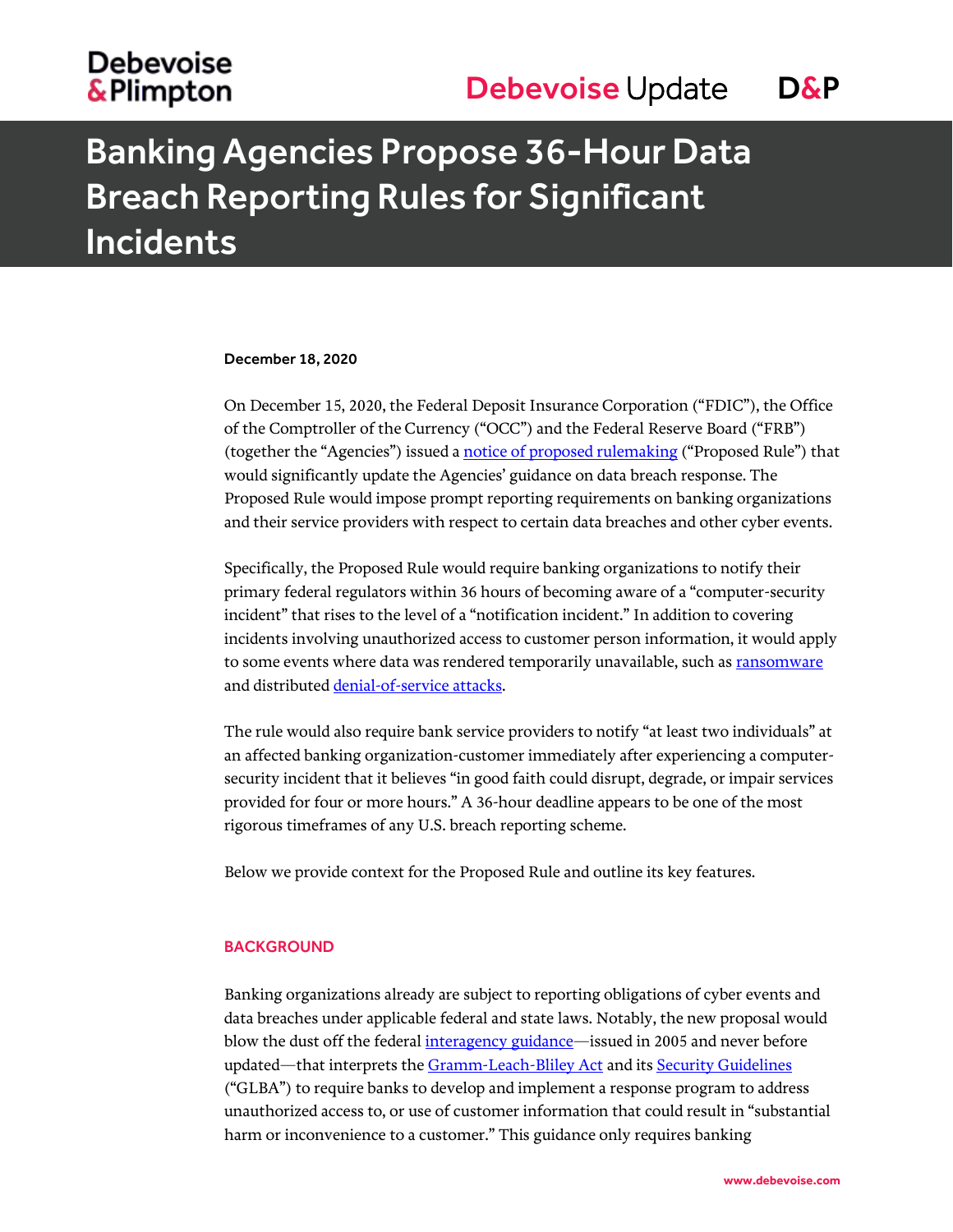organizations (as defined therein) to report incidents to federal banking regulators where certain customer personal data is exposed.

In addition, the Bank Secrecy Act requires banking organizations, and other financial institutions, to file suspicious activity reports ("SARs") under certain circumstances. In 2016, the Financial Crimes Enforcement Network ("FinCEN") issued an [advisory](https://www.fincen.gov/sites/default/files/advisory/2016-10-25/Cyber%20Threats%20Advisory%20-%20FINAL%20508_2.pdf) instructing financial institutions with SAR filing obligations to file SARs for cyberevents and cyber-enabled crime. The SAR filing requirements are designed to detect cyber-related crimes and money laundering but not report cyber incidents more broadly. Further, banking organizations that experience a computer-security incident that may be criminal in nature are expected to contact relevant law enforcement or security agencies, as appropriate, after the incident occurs.

At the state level, some banking organizations are subject to more recent and specific reporting requirements. For example, the New York State Department of Financial Services ("NYDFS") [adopted](https://www.dfs.ny.gov/system/files/documents/2019/01/cyber_memo_12212018.pdf) a cybersecurity regulation in 2017, known a[s Part 500.](https://govt.westlaw.com/nycrr/Browse/Home/NewYork/NewYorkCodesRulesandRegulations?guid=I5be30d2007f811e79d43a037eefd0011&originationContext=documenttoc&transitionType=Default&contextData=(sc.Default)) Part 500 requires covered entities, including New York state-chartered banks and other financial organizations licensed by the NYDFS to conduct business, t[o implement an](https://govt.westlaw.com/nycrr/Document/I60c644560d5f11e79781d30ba488e782?viewType=FullText&originationContext=documenttoc&transitionType=CategoryPageItem&contextData=(sc.Default)&bhcp=1)  [incident response plan](https://govt.westlaw.com/nycrr/Document/I60c644560d5f11e79781d30ba488e782?viewType=FullText&originationContext=documenttoc&transitionType=CategoryPageItem&contextData=(sc.Default)&bhcp=1) as part of their [cybersecurity program](https://govt.westlaw.com/nycrr/Document/I60c61d2b0d5f11e79781d30ba488e782?viewType=FullText&originationContext=documenttoc&transitionType=CategoryPageItem&contextData=(sc.Default)&bhcp=1) and to notify the NYDFS [no later than 72 hours](https://govt.westlaw.com/nycrr/Document/I60c644590d5f11e79781d30ba488e782?viewType=FullText&originationContext=documenttoc&transitionType=CategoryPageItem&contextData=(sc.Default)) after determining that [a cybersecurity event](https://govt.westlaw.com/nycrr/Document/I60c61d280d5f11e79781d30ba488e782?viewType=FullText&originationContext=documenttoc&transitionType=CategoryPageItem&contextData=(sc.Default)) has (1) impacted the entity and notice is required to be provided to another regulator, or (2) a reasonable likelihood of materially harming a material part of the normal operation of the entity.

Banking organizations are also potentially subject to state breach notification laws that apply to businesses generally in all 50 states, although some of those requirements under state law can be satisfied by GLBA. [California,](https://leginfo.legislature.ca.gov/faces/codes_displaySection.xhtml?lawCode=CIV§ionNum=1798.82) for example, requires persons conducting business in California to **notify** California residents if their unencrypted [personal information](https://leginfo.legislature.ca.gov/faces/codes_displayText.xhtml?division=3.&part=4.&lawCode=CIV&title=1.81.) is acquired or is reasonably believed to have been acquired by an unauthorized person. If a single breach requires such a notification to more [than 500](https://leginfo.legislature.ca.gov/faces/codes_displaySection.xhtml?lawCode=CIV§ionNum=1798.82#(f))  [California residents](https://leginfo.legislature.ca.gov/faces/codes_displaySection.xhtml?lawCode=CIV§ionNum=1798.82#(f)) then a business must submit a sample security breach notification to the California Attorney General. Many other states' laws are modeled on California's law.

#### OVERVIEW OF BANKING ORGANIZATION NOTIFICATION REQUIREMENT

The Proposed Rule would require banking organizations to notify their primary federal regulator of cyber incidents that amount to "notification incidents" no later than 36 hours after determining in "good faith" that a notification incident has occurred. The notification requirement is meant to serve as an "early alert" to regulators and is not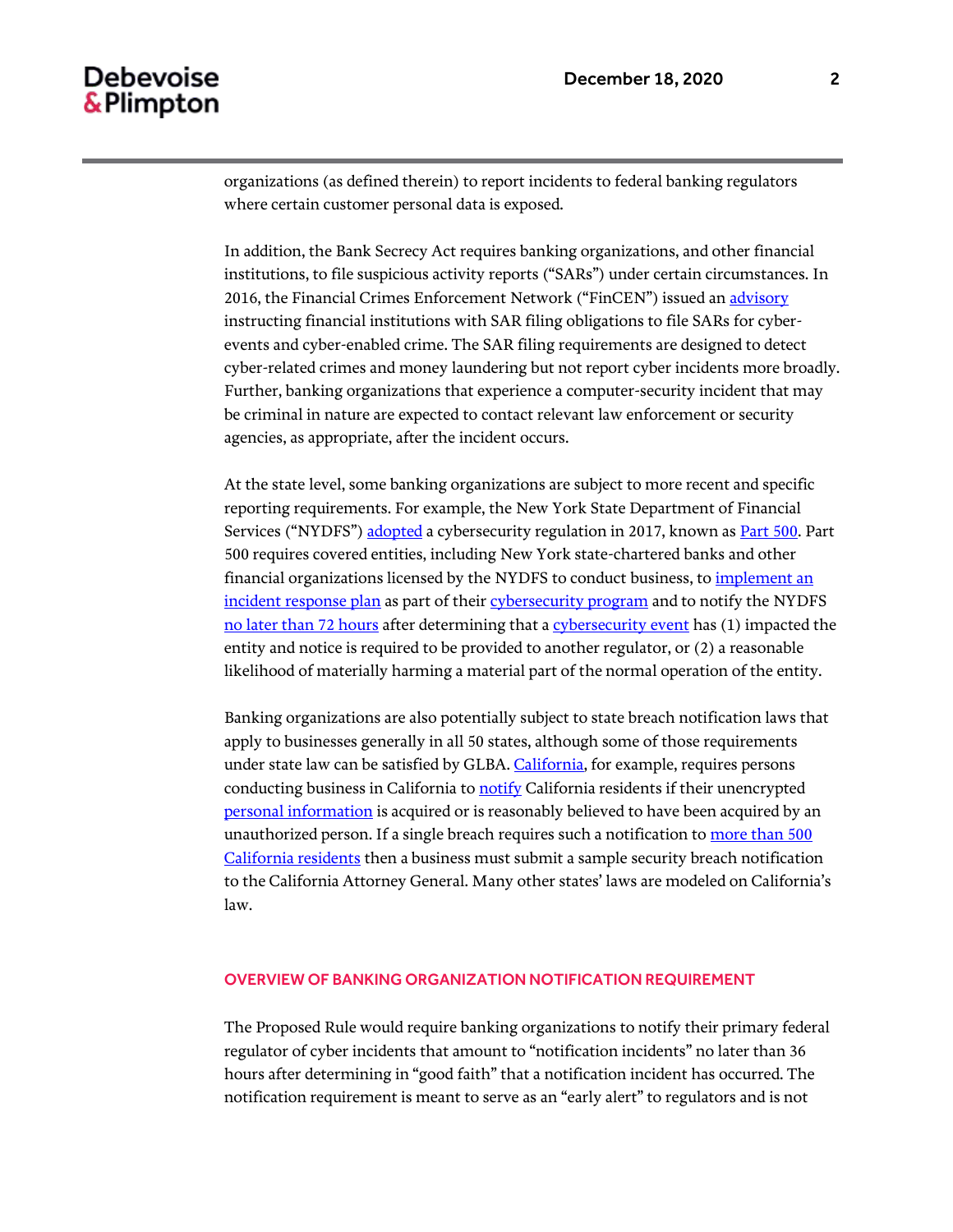intended to provide an "assessment of the incident," which is all that can be reasonably expected in 36 hours.

#### Definitions of Banking Organizations

The Proposed Rule applies to "banking organizations," as defined by the applicable federal regulator. For foreign banks, the Proposed Rule would only apply to their U.S. operations. Further, under the Proposed Rule if a banking organization is the subsidiary of another banking organization subject to notification requirements (*e.g.*, a bank is a subsidiary of a bank holding company), the subsidiary banking organization is expected to alert its parent—in addition to notifying its primary federal regulator—of a notification incident "as soon as possible." The parent banking organization must then determine whether it also has suffered an incident that requires notification.

On the other hand, the Proposed Rule does not require subsidiaries or banking organizations not subject to the notification requirement (*e.g.*, nonbank subsidiaries of bank holding companies) to implement separate notification requirements. Instead, the Agencies expect that the parent banking organization of such subsidiary will appropriately notify its primary federal regulator if the incident at the subsidiary constitutes a notification incident for the parent.

#### Definition of Computer-Security Incident and Notification Incident

Under the Proposed Rule, a computer-security incident is an occurrence "that (i) results in actual or potential harm to the confidentiality, integrity, or availability of an information system or the information the system processes, stores, or transmits; or (ii) constitutes a violation or imminent threat of violation of security policies, security procedures, or acceptable use policies."

A "notification incident" is a type of computer-security incident that "a banking organization believes in good faith could materially disrupt, degrade, or impair (i) the ability of the banking organization to carry out banking operations, activities, or processes, or deliver banking products and services to a material portion of its customer base, in the ordinary course of business; (ii) any business line of a banking organization, including associated operations, services, functions and support, and would result in a material loss of revenue, profit, or franchise value; or (iii) those operations of a banking organization, including associated services, functions and support, as applicable, the failure or discontinuance of which would pose a threat to the financial stability of the United States."

For purposes of determining whether a computer-security incident falls under the definition of notification incident, "business line" is defined as "products or services offered by a banking organization to serve its customers or support other business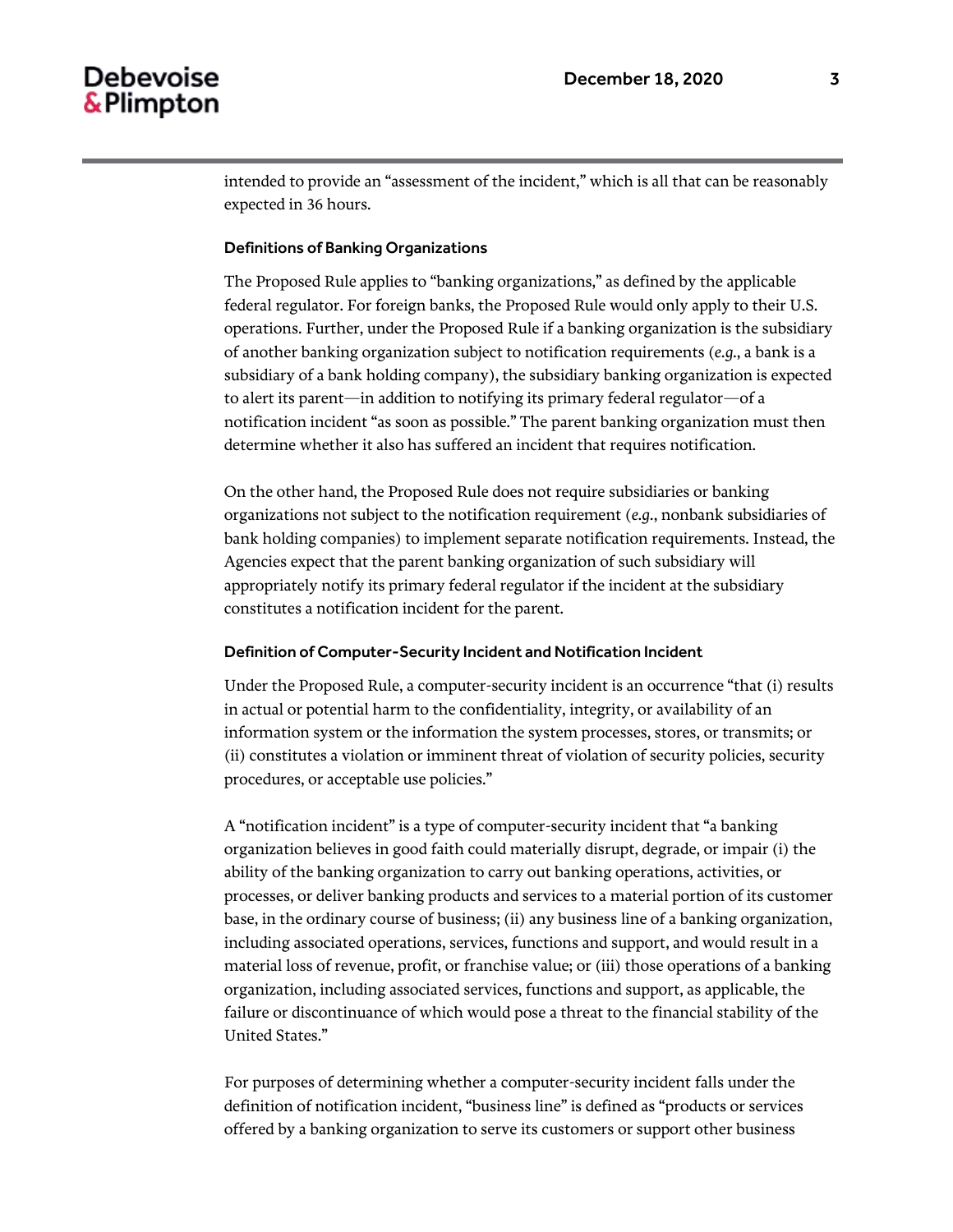needs." The Agencies note that all banking organizations are expected to have a "sufficient understanding of their lines of business to be able to notify the appropriate agency of notification incidents that could result in a material loss of revenue, profit, or franchise value to the banking organization." The Proposed Rule also includes a non-exhaustive list of events that would meet the definition of "notification incident," such as a failed system upgrade or change that results in widespread customer or employee outages.

#### Timing of Notification Requirements

As noted above, the Proposed Rule requires banking organizations to notify their primary federal regulator within 36 hours of a "good faith determination" that a notification incident has occurred. In that regard, the Agencies recognize that the banking organization would not be able to determine whether an event meets the notification incident standard immediately upon becoming aware of the incident, particularly outside of normal business hours. As a result, banking organizations may take a "reasonable amount of time" to determine whether a computer-security incident meets the notification incident standard. Once a banking organization has made a determination that a computer-security incident meets the notification incident standard, then the 36-hour clock begins to run.

#### Contents and Format of Notification

The Proposed Rule neither prescribes the contents to be included in the notice nor requires that notification be given in any particular format. Any form of written or oral communication, via any technological means (e.g., email or phone call) or other means (*e.g.*, live conversation) to a designated point of contact identified by the applicable primary federal regulator is sufficient. Any information provided by the banking organization related to the notification incident is subject to the Agencies' confidentiality rules, meaning that confidential supervisory information will be protected.

#### IMPACT OF PROPOSED RULE

The Agencies do not believe that the Proposed Rule will impose significant burdens on banking organizations. They estimate that roughly 150 incidents rising to the level of "notification incidents" may occur on an annual basis, and believe that the communications leading to the determination of a "notification incident" would occur regardless of the Proposed Rule. Moreover, the notice requirements for banking organizations should not include the level of detail required for an SAR, though the Agencies expect banking organizations that experience a potentially criminal computer-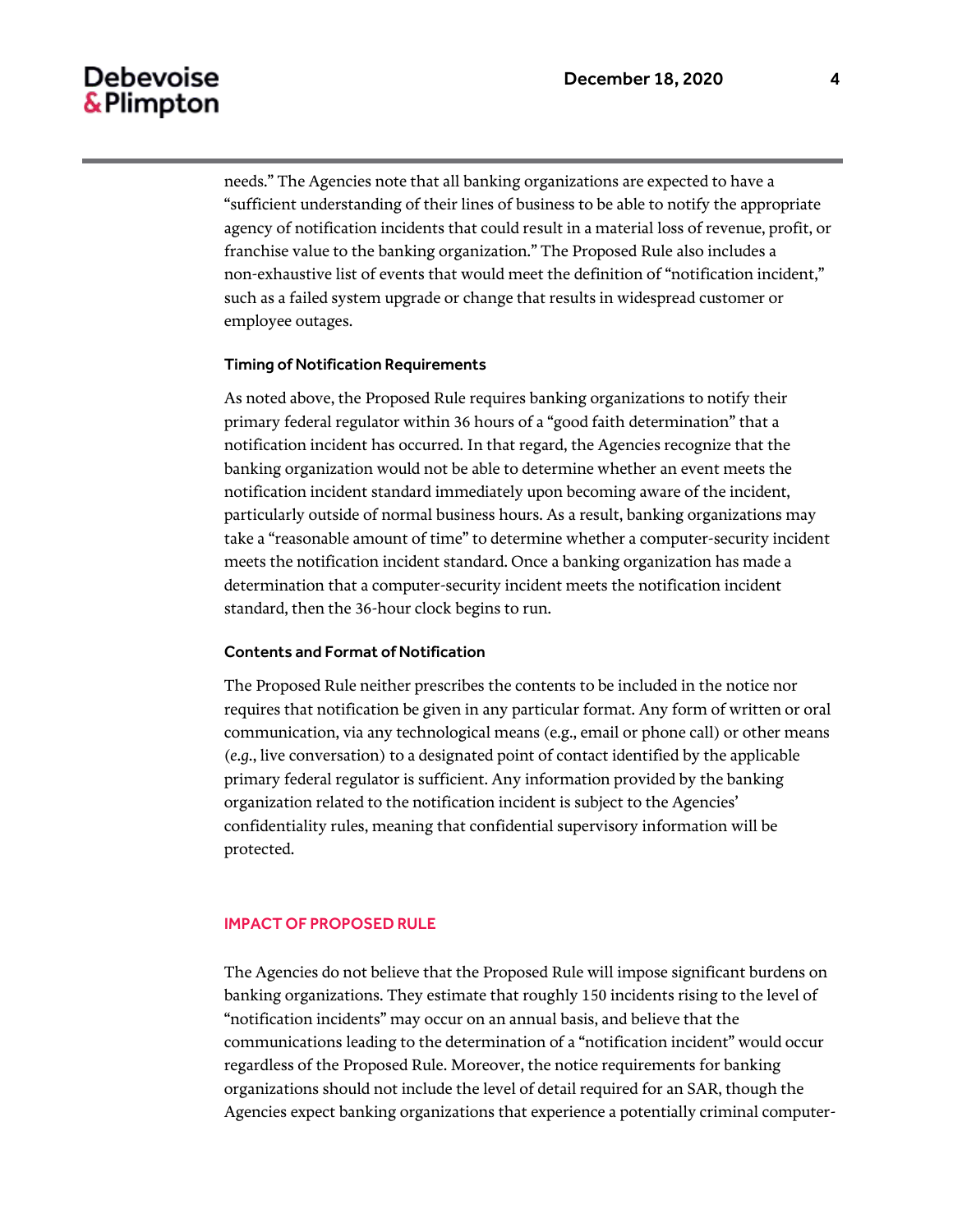security incident to contact relevant law enforcement or security agencies after the incident occurs.

The Proposed Rule affects state reporting requirements as well. For example, Part 500 requires banking organizations to report to the NYDFS if reporting of a cybersecurity event is required to another regulator, such as one of the Agencies. In light of NYDFS's broad definition of "cybersecurity event," any "notification incident" will almost certainly qualify as a "cybersecurity event." Thus, any such notification incidents reported to the FDIC, OCC or FRB must also be reported to the NYDFS if the banking organization is subject to NYDFS supervision, though subject to the NYDFS's 72-hour timeframe.

#### SERVICE PROVIDER NOTIFICATION REQUIREMENT

The Proposed Rule also imposes reporting requirements on "bank service providers," defined as companies or persons providing services that are subject to th[e Bank Service](https://www.govinfo.gov/content/pkg/USCODE-2018-title12/html/USCODE-2018-title12-chap18.htm)  [Company Act](https://www.govinfo.gov/content/pkg/USCODE-2018-title12/html/USCODE-2018-title12-chap18.htm) to banking organizations. Specifically, if the bank service provider has a good faith belief that a computer-security incident could disrupt, degrade or impair services, including back office services, provided to a banking organization for four or more hours, the bank service provider would be required to immediately report the incident to any affected banking organization-customers. Additionally, bank service providers must notify at least two individuals at an affected banking organization, to ensure notice is received. The Agencies would aim to enforce these notification requirements directly against bank service providers. Indeed, any failure by a bank service provider to comply with the Proposed Rule would not be cited against the banking organization.

\* \* \*

Overall, these notification requirements could impose significant obligations on banking organizations and their service providers. The greatest challenge may be figuring out how to meet the 36-hour standard. Further, there is a risk that increased regulatory visibility into potential cyber breaches may lead to increased scrutiny on banking organizations' cyber practices. The Agencies seek comment on the proposal and outline some detailed questions for commenters. For example, the Agencies seek comments on the definitions as drafted, whether the 36-hour notification timeline should be adjusted, whether the "good faith" standard for banking organizations and bank service providers to notify the appropriate party is appropriate, among other questions. Comments must be submitted no later than 90 days after the publication of the Proposed Rule in the Federal Register.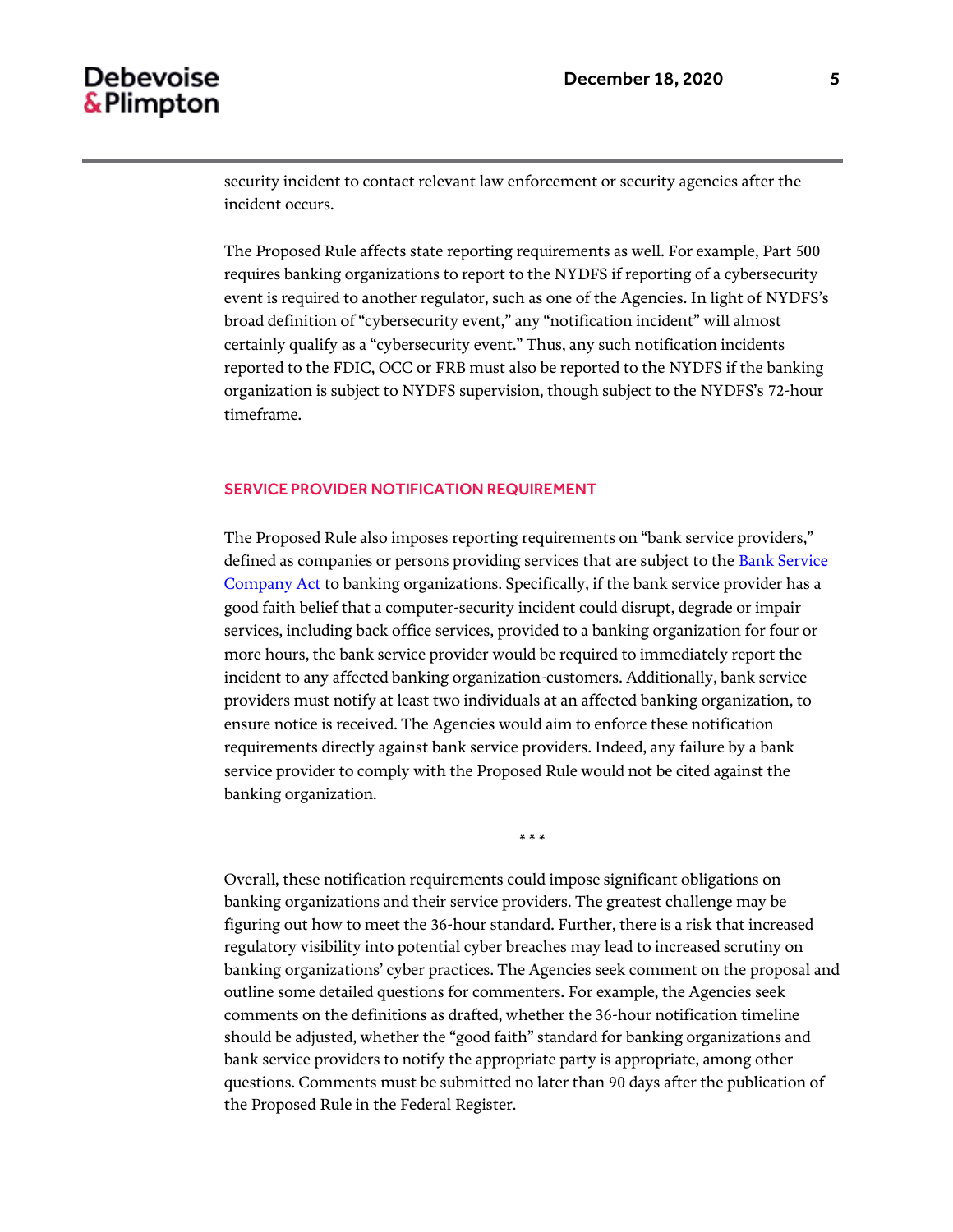#### Please do not hesitate to contact us with any questions.

To subscribe to the Data Blog, pleas[e click here.](https://media.debevoise.com/5/7/landing-pages/data-blog-subscription-page.asp)

NEW YORK



Jeremy Feigelson jfeigelson@debevoise.com



Jim Pastore jjpastore@debevoise.com



Alex Henry ahenry@debevoise.com



Avi Gesser agesser@debevoise.com



David L. Portilla dlportilla@debevoise.com



Alexandra N. Mogul anmogul@debevoise.com



Gregory J. Lyons gjlyons@debevoise.com



Zila Reyes Acosta-Grimes zracosta@debevoise.com



Courtney Bradford Pike cbpike@debevoise.com



Amy Aixi Zhang aazhang@debevoise.com

#### WASHINGTON, D.C.



Luke Dembosky ldembosky@debevoise.com



Satish M. Kini smkini@debevoise.com